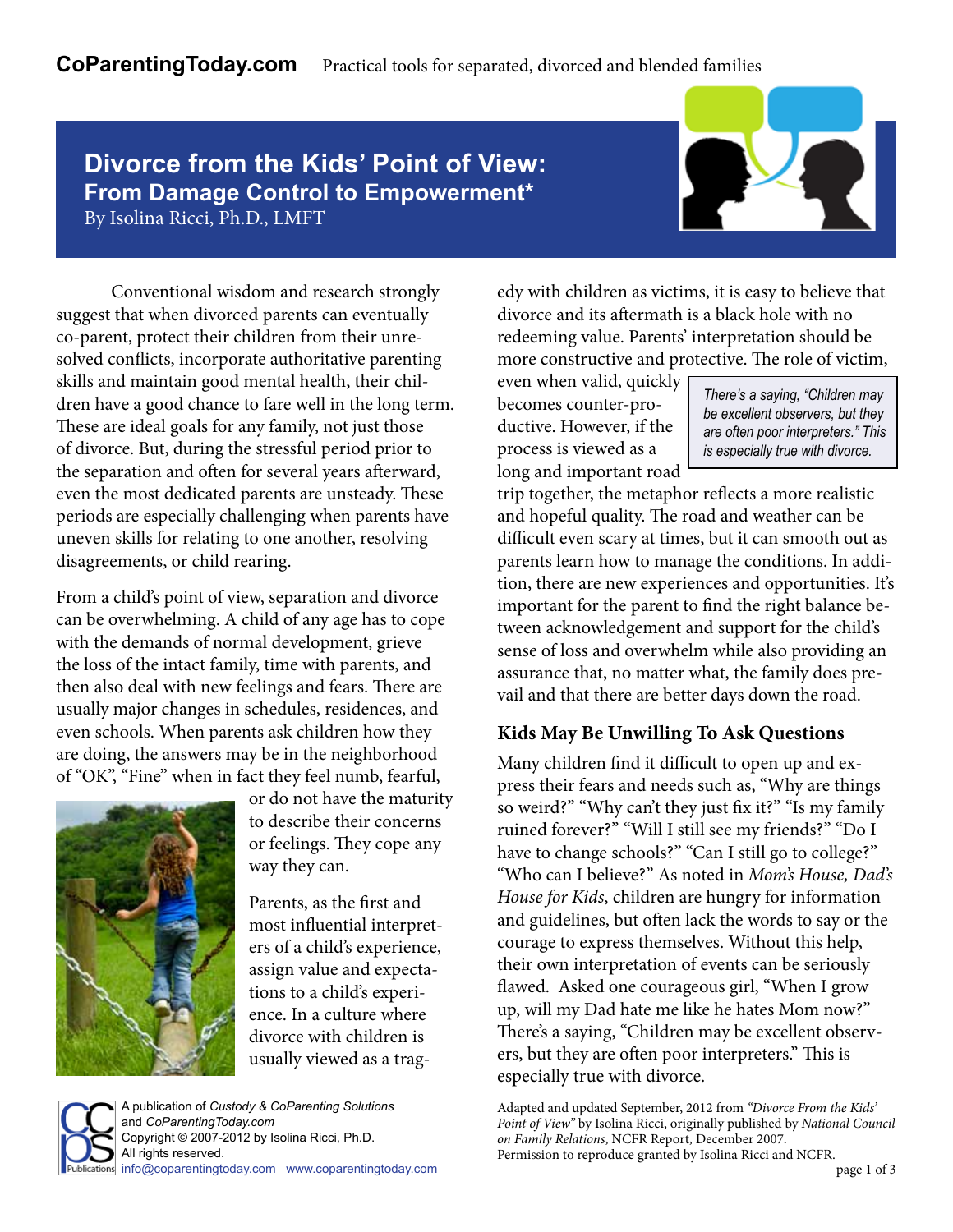# **CoParentingToday.com**

## **What Kids Want Parents To Know: a Counselor's Perspective**

- We need to know you love us, will protect us, and won't leave us.
- Help us get organized for going back and forth. Be patient.
- Listen to our questions and opinions even if you don't agree.
- Accept that we need a lot of time to adjust, even if we don't show it.
- Keep your conflicts and dislike of each other out of sight and earshot
- Keep us out of the middle of your problems. We are just kids.
- Don't ask us to spy, pass on messages, or hear you put-down the other parent.
- Give us a chance to talk with kids who also are going through this
- Help us express our feelings and learn how to manage them.
- Give us space and time to grieve the loss of our old life at our own pace.
- Confide in people your own age. We are not your substitute spouse.
- Tell us we aren't at fault for your problems. We can't fix them either.
- Show us it's OK to love and want to be with both of you.

### **From Damage Control to Empowerment: Four Important Keys**

Separation and divorce has a way of eroding a child's basic trust. It is essential to reestablish that trust. The Four Keys highlight those interactions that can be especially healing. In real life, these interactions intermingle, but it can be useful to separate them out to highlight the different dimensions.

### **One: Provide Physical Presence, Assurances, and Play**

• Children need parents to be physically present and attentive. For all children, especially the youngest ones, physical contact helps calm their



A publication of *Custody & CoParenting Solutions* and *CoParentingToday.com*  Copyright © 2007-2012 by Isolina Ricci, Ph.D. All rights reserved. [info@coparentingtoday.com](mailto:info@coparentingtoday.com) [www.coparentingtoday.com](http://www.thecoparentingtoolkit.com/coparentingtoday.html) uneasiness and fears. Frequent phone and electronic contact is also essential. Contact means, "I haven't left you. I'm still here for you."

Give children ongoing assurances that they are not at fault, are loved, and that



things will work out down the road. Once is not enough, even for older children.

Play! Find ways to forget about the changes. Enjoy activities and each other. Find ways for everyone to relax and have fun together.

## **Two: Tell Me What To Expect**

Children need to know what changes to expect and whenever possible have a say. Kids are calmed with information about how the adults will structure their lives: who drives and picks up at school, helps with homework, decides the parental terms for getting that driver's license. Implementing House and Safety rules, boundaries, routines, and family planners or calendars are essential to supporting a sense of security and a comforting rhythm to daily life. Structure feels safe. Life can and does go on.

## **Three: Be Willing to Tackle the Tougher Questions**

Children find difficult to talk about some of the tougher personal issues possibly because some of these highlight uncharacteristic or immature behavior by the adults. Children wonder what they should do when parents need them to put on a happy face or expect them to choose sides. What can they say when a parent asks them private information about the other parent? What do they do when their parents snub each other at the soccer game or fight in the driveway? Do they have to like it when their parent snuggles up to a new love interest? What about when a parent breaks down crying and sobbing? Or, hearing two different versions, do they wonder

Adapted and updated September, 2012 from *"Divorce From the Kids' Point of View"* by Isolina Ricci, originally published by *National Council on Family Relations*, NCFR Report, December 2007. Permission to reproduce granted by Isolina Ricci and NCFR.